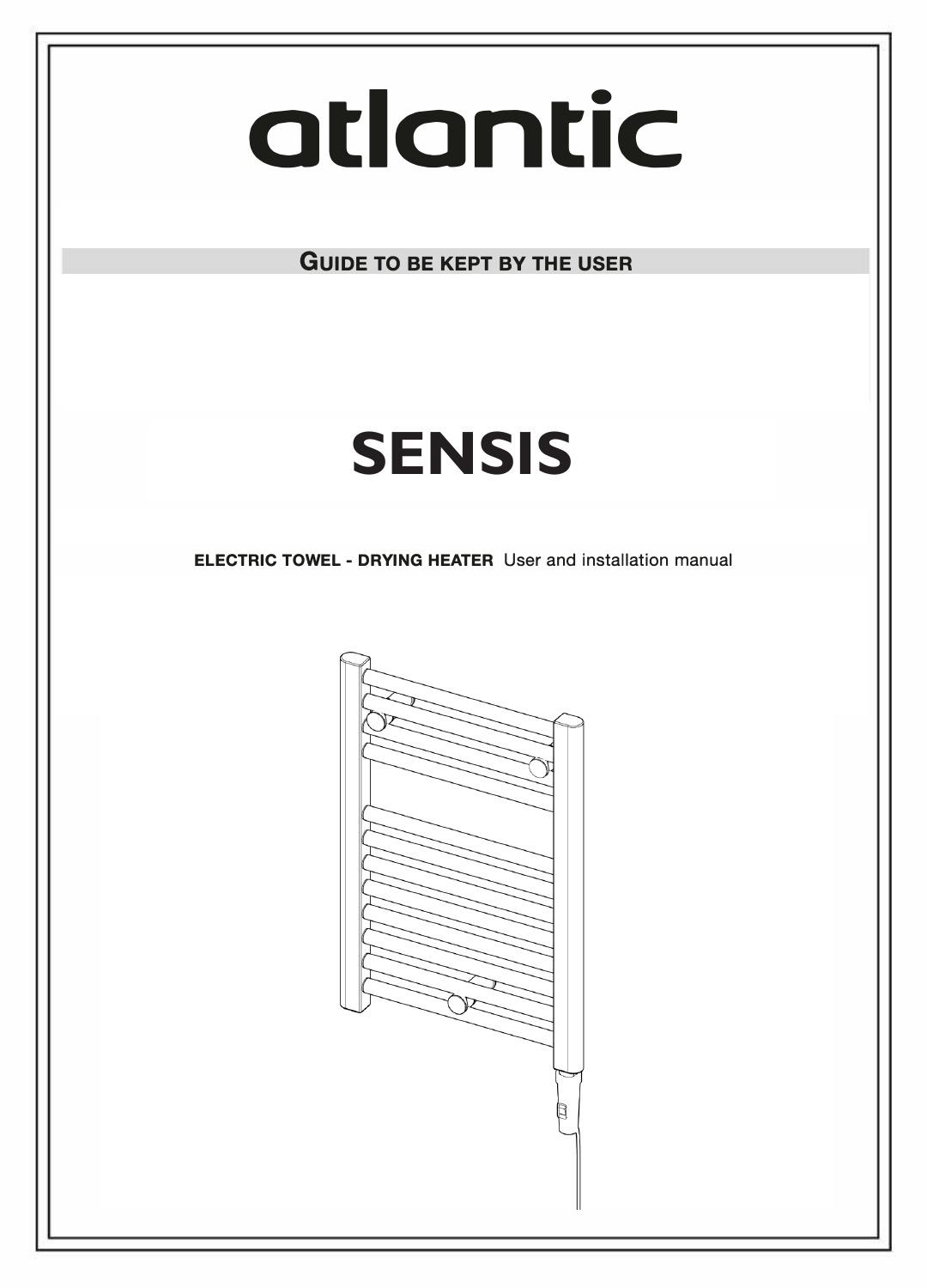## **Contents**

| $\textbf{Troubles} \textbf{hooting} \textcolor{red}{\dotsc} \textcolor{red}{\dotsc} \textcolor{red}{\dotsc} \textcolor{red}{\dotsc} \textcolor{red}{\dotsc} \textcolor{red}{\dotsc} \textcolor{red}{\dotsc} \textcolor{red}{\dotsc} \textcolor{red}{\dotsc} \textcolor{red}{\dotsc} \textcolor{red}{\dotsc} \textcolor{red}{\dotsc} \textcolor{red}{\dotsc} \textcolor{red}{\dotsc} \textcolor{red}{\dotsc} \textcolor{red}{\dotsc} \textcolor{red}{\dotsc} \textcolor{red}{\dotsc} \textcolor{red}{\dotsc} \textcolor{red}{\dotsc} \textcolor{$ |  |
|--------------------------------------------------------------------------------------------------------------------------------------------------------------------------------------------------------------------------------------------------------------------------------------------------------------------------------------------------------------------------------------------------------------------------------------------------------------------------------------------------------------------------------------------------|--|
|                                                                                                                                                                                                                                                                                                                                                                                                                                                                                                                                                  |  |
|                                                                                                                                                                                                                                                                                                                                                                                                                                                                                                                                                  |  |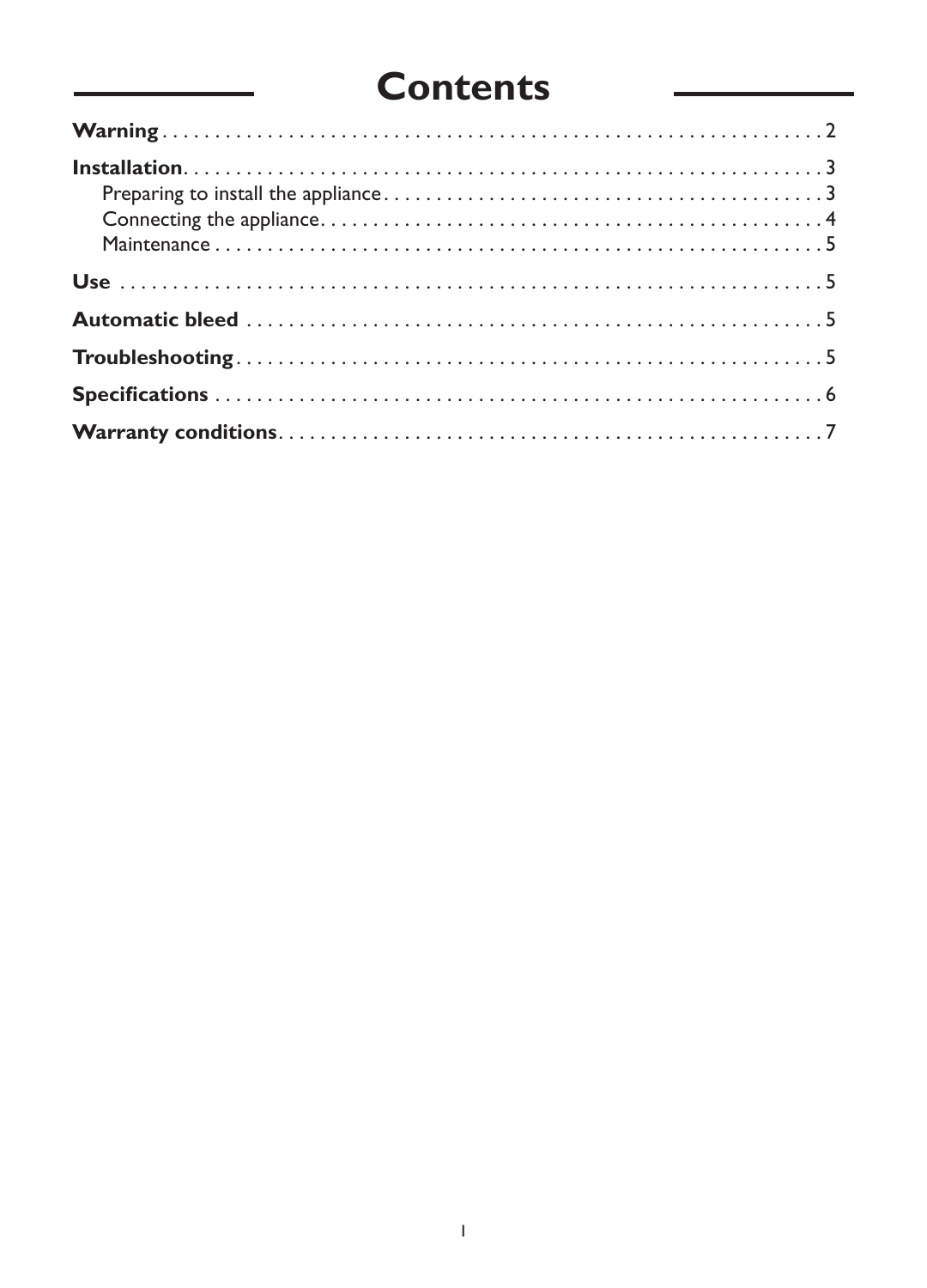## **Warning**



Attention : Surface très chaude

 **Attention surface très chaude. Caution hot surface. CAUTION: Certain parts of this product can become very hot and cause burns. Particular attention must be paid in the presence of children and vulnerable**  <sup>Caution</sup> individuals.

- -This appliance must be kept away from children under the age of 3, unless under constant supervision.
- -Children aged between 3 and 8 may only switch the appliance on or off, on condition that it is place or installed in a normal, intended position and that the children are supervised or have received instructions concerning the safe use of the appliance and clearly understand the potential hazards. Children aged between 3 and 8 must not connect, adjust or clean the appliance or perform the user maintenance.
- -This unit can be used by children who are at least 8 years old and by people with reduced physical, sensory or mental capacities or people lacking experience or knowledge if they are correctly supervised or if they have been given and have understood instructions concerning safe use of the unit. Children must not play with the appliance. The unit must not be cleaned or serviced by children without supervision.
- -This appliance must only be connected by an authorised person in accordance with the rules and standards in force.
- -The heater must not be placed just below a power outlet.
- -To avoid all dangers for very young children, it is recommended that this appliance be installed such that the lowest heated bar is at least 600 mm above the ground.
- -If the power cable is damaged, it must be replaced by the manufacturer, its customer service or a professional with similar qualification to prevent any hazards.
- -When the appliance is heated for the first time, a slight odour may be noted. This results from the evacuation of any traces linked to the manufacture of the appliance.
- -You can access the user manual for this appliance by visiting the manufacturer's website indicated on the warranty card in this manual.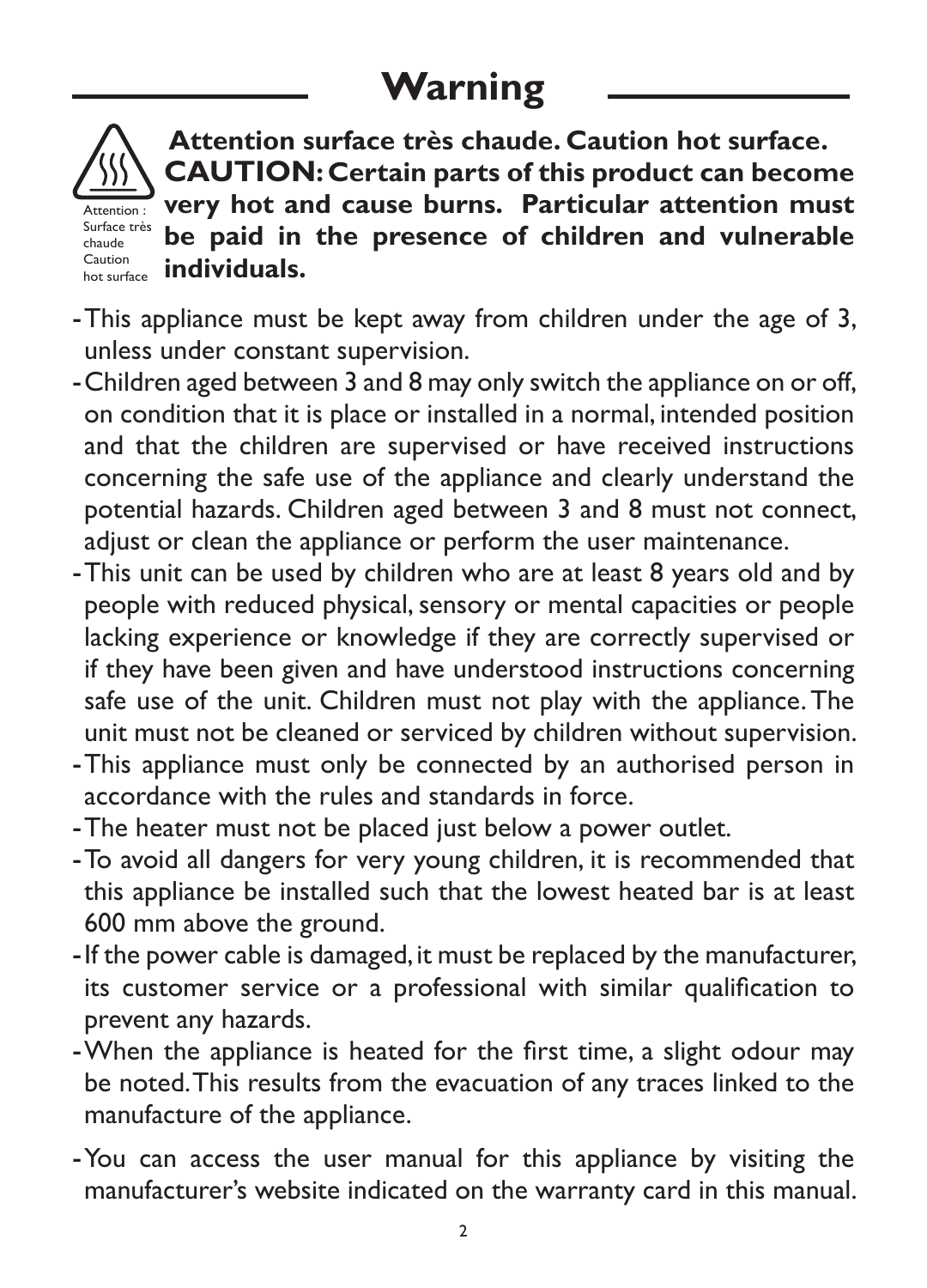- As the surface of the appliance can be very hot, pay particular attention if placing delicate clothing on top (e.g.: nylon, ...). Ensure that any laundry is colour-fast before placing it on the towel dryer.
- -Our appliances are incompatible with energy management systems or shut-off load shedding systems. They will damage the thermostat.
- -For safety reasons, it is formally prohibited to refill the appliances. If necessary, contact a qualified professional.



Appliances carrying this symbol must not be disposed of with household waste. They must be collected separately and recycled.

Products at the end of their life must be collected and recycled in accordance with the local provisions and decrees.

Installing an appliance at altitude causes an increase in the air outlet temperature *(10°C per 1,000m change in altitude).*

## **Installation**

#### **PREPARING TO INSTALL THE APPLIANCE**

#### **Installation rules**

- -This appliance has been designed for installation in a residential setting. For any other scenario, please consult your dealer.
- -Installation must be carried out in accordance with good industrial practice, and with standards in force in the country of installation.
- -In wet environments such as bathrooms and kitchens, the connection box must be installed at least 25 cm from the floor.

**Keep the appliance out of the way of any air currents that might disrupt its operation** *(e.g.: under a ventilation system, etc.)***.**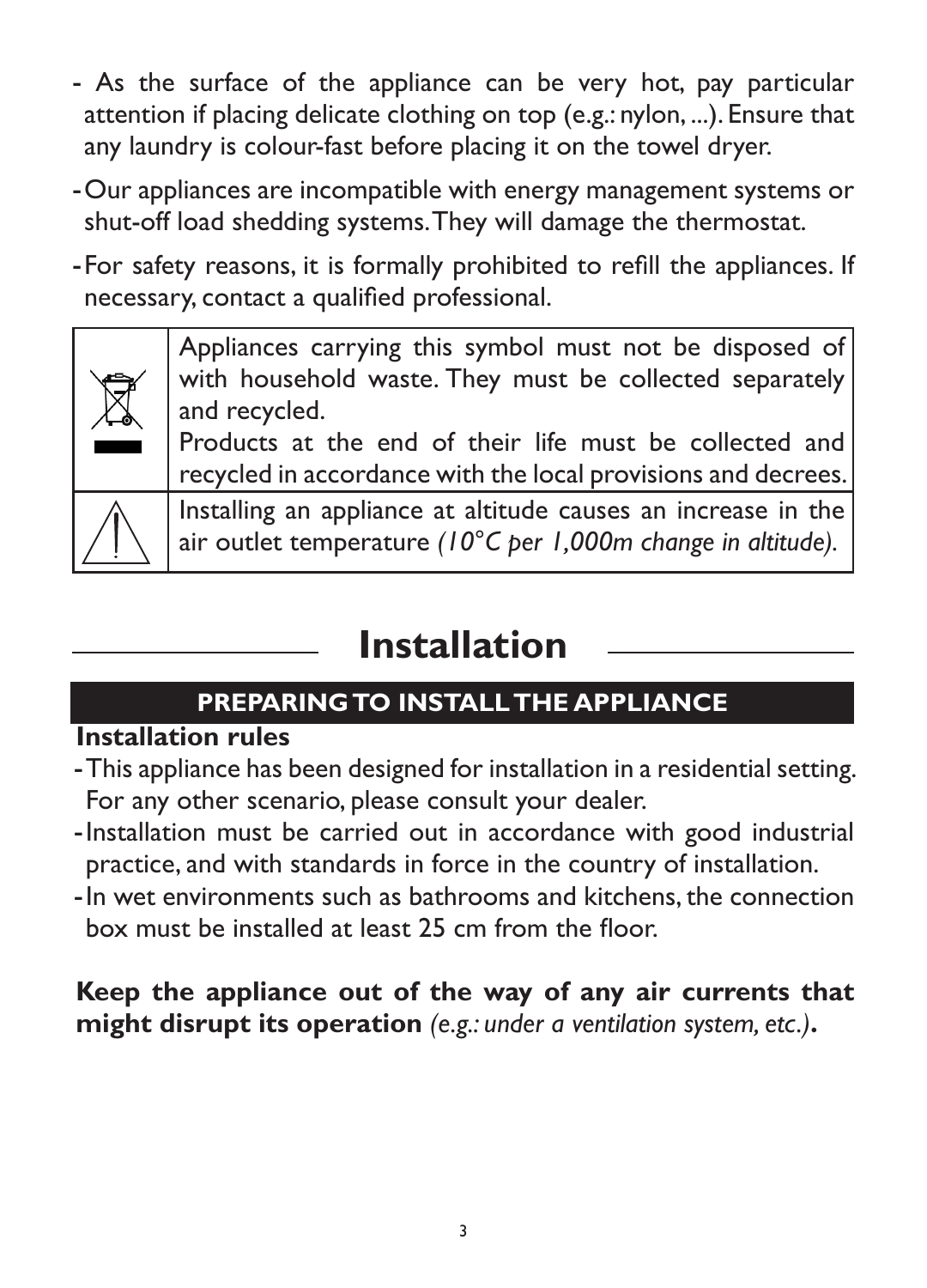

| Wet area<br>(Volume I) | No electrical appliance   |
|------------------------|---------------------------|
| Medium-                | IPX4 electrical appliance |
| wet area               | (Standard EN 60335-2-     |
| (Volume 2)             | 43: 2003/A2: 2008)        |



Maintain the minimum distances from furniture when positioning the appliance.

Do not install any shelves above the appliance. Maintain 50 cm free space in front of the appliance.

The bottom box must be at least 5 mm from the wall.

#### **CONNECTING THE APPLIANCE**

#### **Connection rules**

- -The device must be powered with 230 V Single phase 50Hz.
- -The device's power supply must be connected directly to the network after the circuit breaker and without an intermediate switch.
- -The power supply must be connected directly to the network after the single-pole disconnection mechanism in accordance with the installation rules.
- -If the power cable is damaged, it must be replaced by the manufacturer, its after-sales service or any suitably qualified person, in order to avoid any danger.

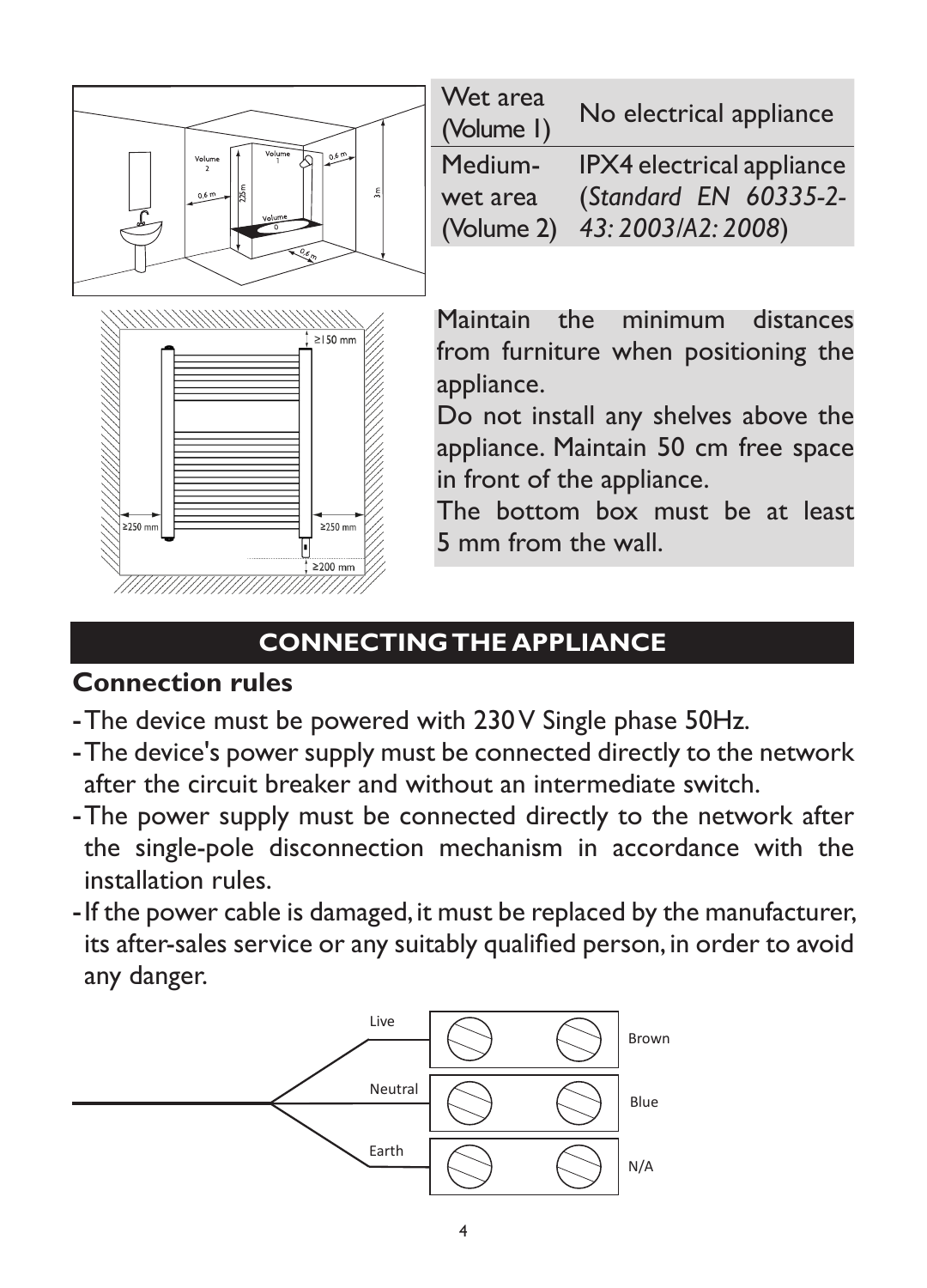#### **MAINTENANCE**

Before any maintenance action, cut the power supply to the appliance. To maintain the appliance's performance, it needs to be dusted approximately twice a year.

**Never use abrasive products or solvents.**

### **Use**

Press the switch to turn on the appliance.

Press in the opposite way to turn off the appliance: the light goes off.

## **Automatic bleed**

To increase the appliance's service life and optimise its operation, there is an automatic bleed built into the upper part of the towel dryer radiator frame.

This operates completely autonomously, with no user operations required.

## **Troubleshooting**

| Problem encountered                                     | Checks to carry out                                                                                     |  |  |  |
|---------------------------------------------------------|---------------------------------------------------------------------------------------------------------|--|--|--|
| The appliance does<br>not work                          | Check electric supply.<br>Check the fuse.                                                               |  |  |  |
| The appliance makes<br>a liquid noise when<br>operated. | Upon unpacking or installation, it is normal to hear the fluid circulating in<br>the appliance's frame. |  |  |  |

If you have been unable to solve your problem, contact your retailer/installer, after noting the references for your appliance. These are located on the side of the appliance. Measure the room temperature.

The commercial code (**C**) and the serial number (**E**) provide the manufacturer's identification of the appliance you have just bought.



**A** Standards, quality labels

- **C** Commercial code
- **D** Production reference
- **E** Serial no.
- **F** Manufacturer no.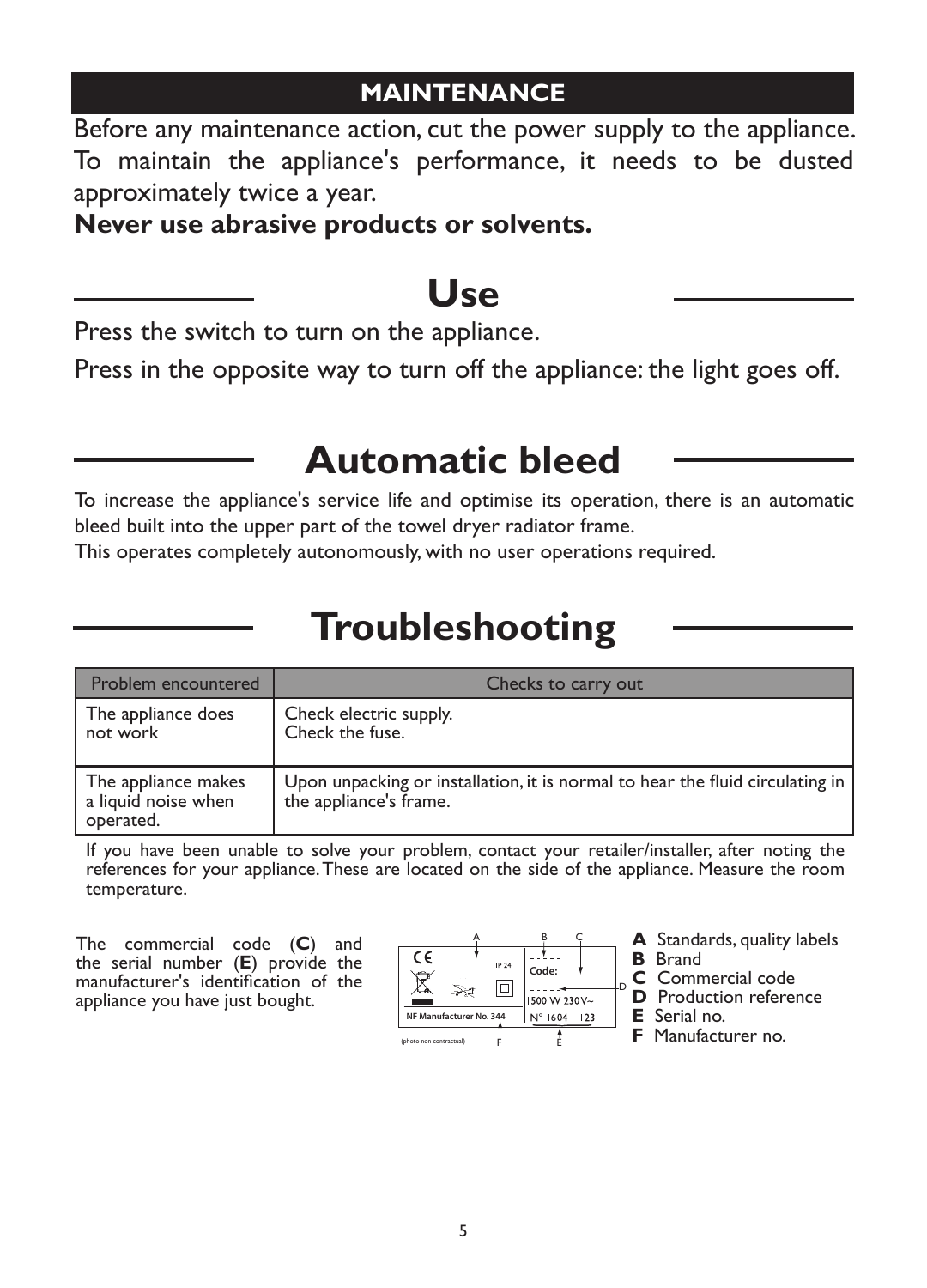## **Specifications**

| <b>Model references</b>                                     | <b>SFLC</b>                  |                        |          |  |  |  |  |
|-------------------------------------------------------------|------------------------------|------------------------|----------|--|--|--|--|
| Specification                                               | Symbol                       | Value                  | Unit     |  |  |  |  |
| <b>Thermal output</b>                                       |                              |                        |          |  |  |  |  |
| Rated thermal output                                        | P nom                        | 0,2<br>200             | kW<br>W. |  |  |  |  |
| Minimum thermal output                                      | P min                        | 0,2<br>200             | kW<br>W  |  |  |  |  |
| Maximum continuous thermal output                           | P max,c                      | 0,2<br>200             | kW<br>W  |  |  |  |  |
|                                                             |                              |                        |          |  |  |  |  |
| At rated thermal output                                     | el max                       | 0.00                   | kW       |  |  |  |  |
| At minimum thermal output                                   | el min                       | 0.00                   | kW       |  |  |  |  |
| In standby mode                                             | el sh                        | 0.00<br>0.00           | kW<br>W  |  |  |  |  |
|                                                             |                              |                        |          |  |  |  |  |
| Type of thermal output / room temperature monitoring        |                              |                        |          |  |  |  |  |
| Specification                                               | Unit                         | Additional information |          |  |  |  |  |
| Electronic room temperature monitoring<br>and weekly timer. | no                           |                        |          |  |  |  |  |
| <b>Other monitoring options</b>                             |                              |                        |          |  |  |  |  |
| Room temperature monitoring with a<br>presence detector.    | no                           |                        |          |  |  |  |  |
| Room temperature monitoring, with<br>window open detector.  | no                           |                        |          |  |  |  |  |
| Remote control option.                                      | no                           |                        |          |  |  |  |  |
| Activation adaptive monitoring.                             | no                           |                        |          |  |  |  |  |
| Activation period limit.                                    | no                           |                        |          |  |  |  |  |
| Black globe sensor.                                         | no                           |                        |          |  |  |  |  |
| <b>Contact details</b>                                      | Same as identification plate |                        |          |  |  |  |  |